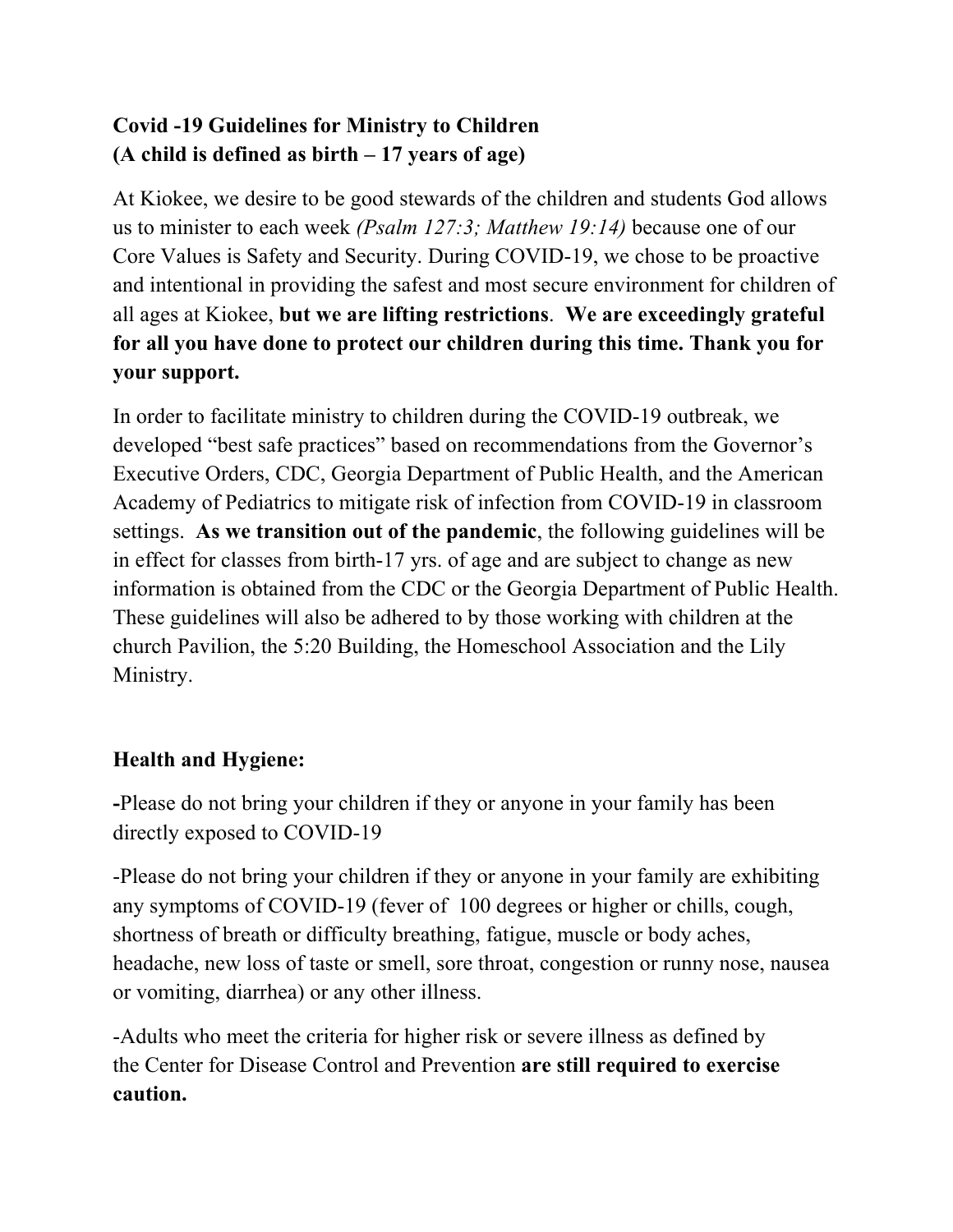-There will be a condensed number of toys and resources in each room to limit the spread of germs.

## -**Snacks/Meals will be served by a single leader/volunteer who is wearing gloves.**

## **Social Distancing:**

- Social Distancing for adult leaders/volunteers**, children,** and all parents of children always remains at 3.5 feet apart.
- Parents and adult leaders/volunteers are asked **to social distance** before the start of a ministry time or at the end of a ministry time.

## **Drop-Off and Pick-Up:**

- Volunteers will check children in for SS and give each family/child a nametag and security card.
- Unnecessary visitors such as extended family members or friends will be asked not to enter a Preschool, Children's, or Student Ministry area.
- Drop Off:
	- o Birth 3rd Grade parents should enter through…*we will have a map designating areas by age*.
- Pick Up:
	- o Preschool parents will pick up at the classroom
	- o 4 and 5-year olds will be picked up from the front double door entrance to A107
	- $\circ$  1<sup>st</sup> 3<sup>rd</sup> grade will be picked up at the entrance to the Chapel
- Please practice social distancing (**3.5** ft) during drop off and pick up.
- Please help us by avoiding congregation in common areas inside.